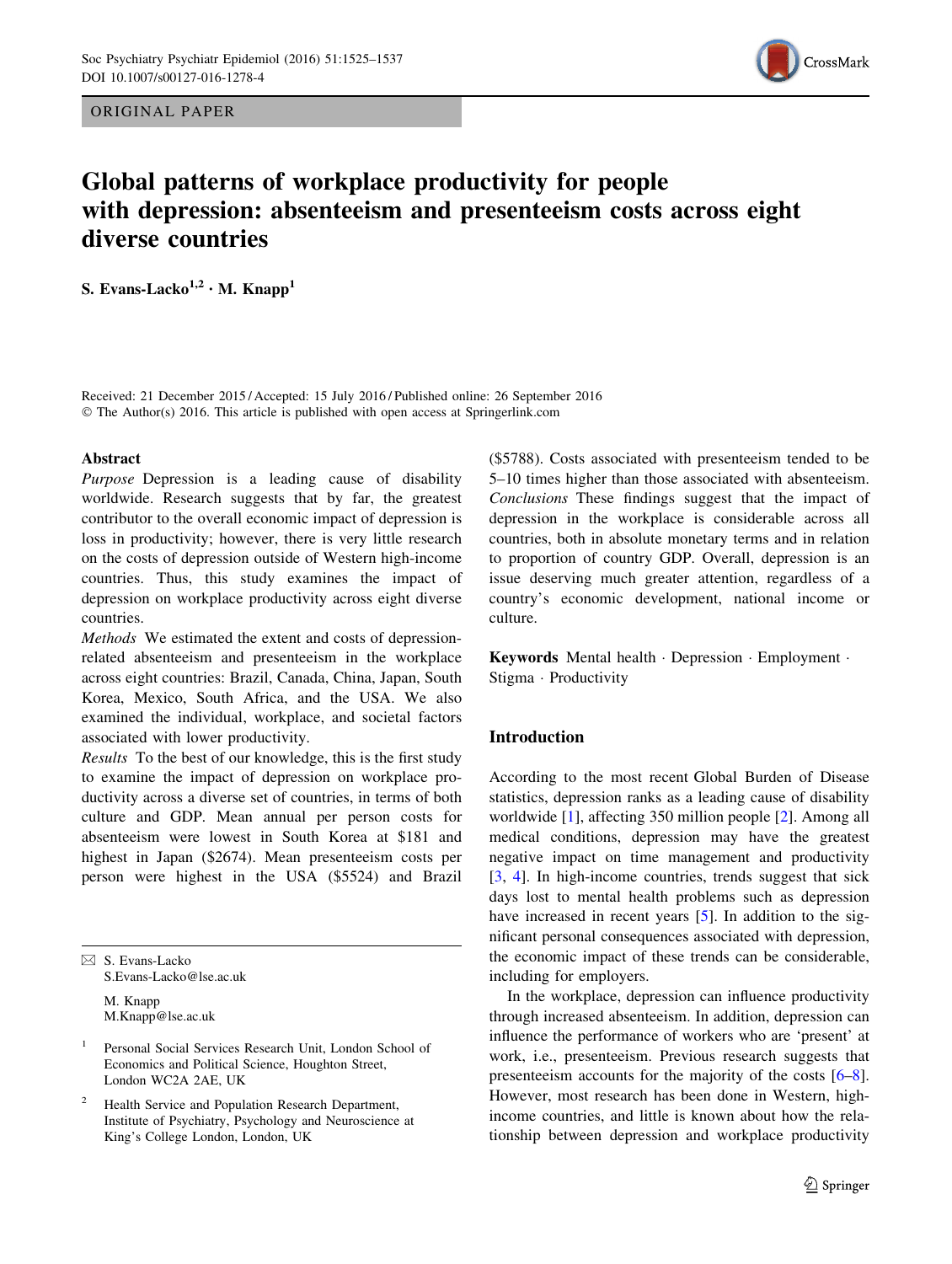varies across countries. Labor market circumstances and culture may influence the relationship between depression and workplace productivity [\[9](#page-11-0)]. We (1) estimate workplace productivity (absenteeism and presenteeism) associated with depression across eight diverse countries; (2) make population-level country estimates of annual absenteeism and presenteeism costs associated with depression; and (3) examine individual, workplace and societal factors associated with lower productivity.

## Methods

# Data source

We performed secondary analysis on data collected in the Global IDEA (Impact of Depression in the Workplace in Europe Audit) survey which collected data on presenteeism and absenteeism associated with depression and their correlates. Participants were recruited through an online market research panel. Before joining the panel, participants were screened to: remove duplicates, validate name and surname, validate country based on internet protocol address, validate town and zip/postal code according to official lists, check for valid correlations between sociodemographic data (gender, and age of parents and children), and validate contact information. Individuals, who worked in advertising and/or market research, and those aged under 16 years old were excluded.

Employed people across Brazil, Canada, China, Japan, South Korea, Mexico, South Africa, and the USA were sampled from the online research panels. Selected panel members were invited to participate in the survey through Ipsos MORI [\(http://www.ipsos-mori.com/\)](http://www.ipsos-mori.com/) via email. Quotas were set to include equal distributions of age and gender, and the sample was designed to be geographically representative of each country. In addition, as managers were considered of key interest, ten percent of the sample for each country was represented by managers. Response rates varied by country. Reported estimates ranged from around 5 % in China, 8 % in the USA, 10 % in Brazil, Mexico, Canada, and South Africa, 15 % in Japan, and 37 % in South Korea. Questionnaires were collected from approximately 1000 respondents per country.

# **Measures**

Sociodemographic information included age band (18–24, 25–44, and 45–64 years), gender, education level completed (tertiles were created for each country to indicate locally relevant high, medium, and low education categories). Data were collected on annual or monthly household income from individuals in all countries except for China, where individual-level income details were collected.

Previous diagnosis of depression was determined via self-report by asking respondents: Have you ever personally been diagnosed as having depression by a doctor/ medical professional?

# Did not tell employer because of fear of losing job

Employees who reported a previous diagnosis of depression which they did not disclose to their employer were asked whether they did not tell their employer, because they felt it would put their job at risk or in this economic climate they felt that it was too risky.

# Country variables

We used data from the IDEA survey to describe the overall population prevalence of employees with a diagnosis of depression. We derived annual prevalence rates from lifetime prevalence rates based on nationally representative psychiatric epidemiological surveys. Given the standardized cross-country methodology, we used World Mental Health Survey data where available. The ratio of lifetime to annual prevalence of depression ranged from 1.7 in China to 3.0 in Japan. We applied individual country ratios based on data from their own country surveys and also performed sensitivity analyses based on the lowest (1.7) and highest (3.0) ratios from participating study countries. Country unemployment rates for 2013 were taken from the International Labor Organization global employment trends report (World Health Organization 2014). Figures for gross domestic product (GDP) per capita (US \$) for each participating country were taken from the World Bank (World Bank [[11\]](#page-11-0)).

# Work performance

Self-reported presenteeism was assessed using the WHO Health and Work Performance Questionnaire (HPQ) [\[12](#page-11-0), [13\]](#page-11-0). For this assessment, respondents rate their overall work performance during the past 4 weeks and this is transformed to a 0–100 scale where 0 corresponds to doing no work at all (while at work) and 100 signifies top work performance. Presenteeism as assessed by the HPQ has been found to be valid when, for example, compared to independent employer records of job performance and supervisor ratings [\[14](#page-11-0)]. Absenteeism was assessed using the following question: 'The last time you experienced depression, how many working days did you have to take off work because of your depression'? Data collected from individuals on their reported salary was used to convert the measures of absenteeism and presenteeism into US dollar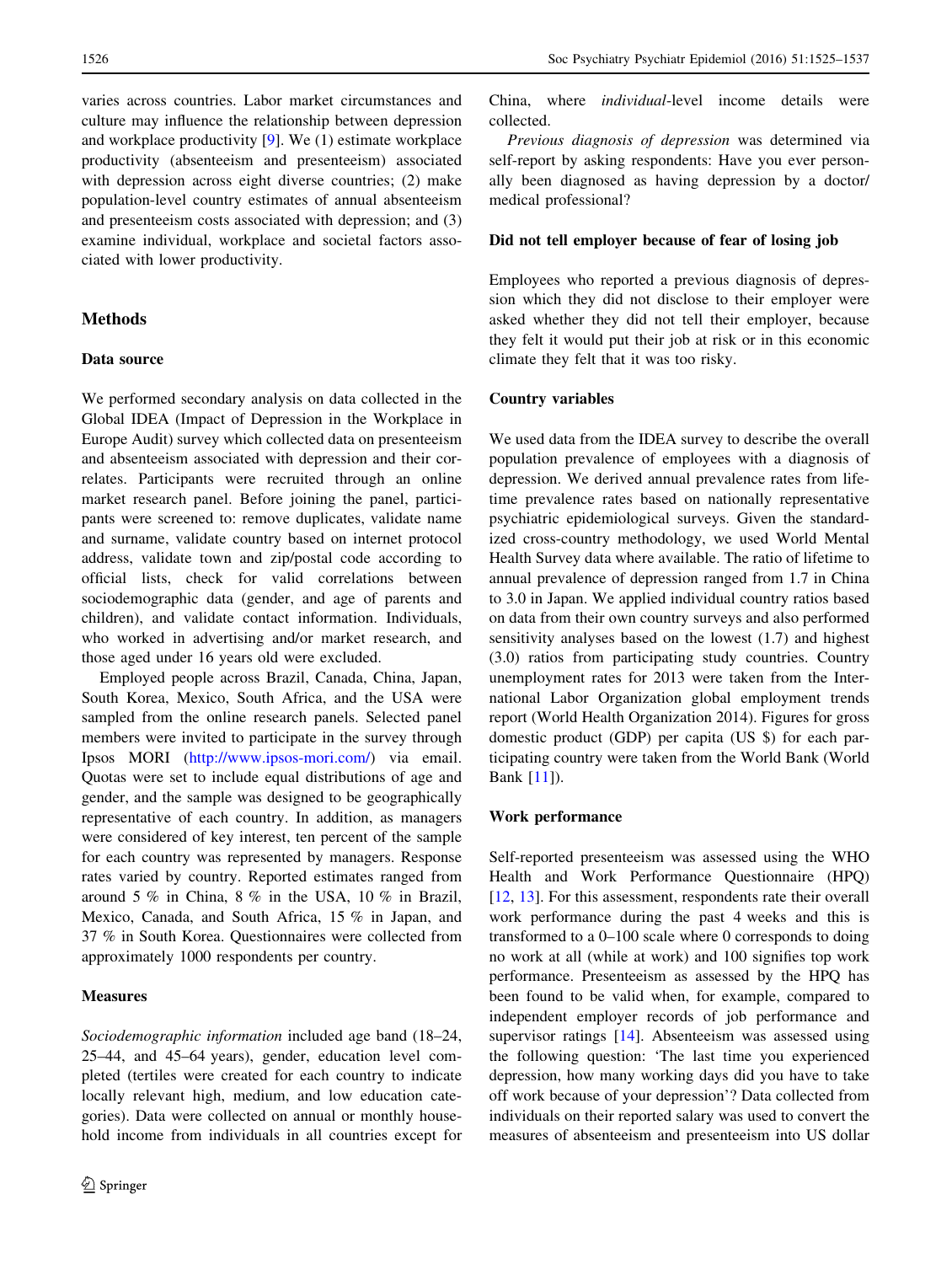purchasing parities based on a conversion factor from the World Bank [[15\]](#page-11-0) to estimate the cost associated with depression in the workplace using a human capital approach.

# Statistical analysis

Individual and country characteristics are presented for each country. A high proportion of participants had zero costs associated with presenteeism/absenteeism, and thus, the data followed skewed distributions. We, therefore, used a modified Park test [[16\]](#page-11-0) to select the most appropriate distribution. Parameter estimates suggested a Gaussian distribution had the best fit for presenteeism costs, while a Poisson distribution had the best fit for absenteeism costs. Consequently, two generalized linear models were used to examine bivariate and multivariable factors associated with: (a) depression-related absenteeism costs and (b) depression-related presenteeism costs. Country contextual variables (i.e., prevalence of employees with a previous diagnosis of depression and per capita GDP) were computed as an average rating for each country across respondents, and each variable was standardized (i.e., z-score was computed). Post-stratification survey weights, based on gender, age and region of residence, which were aligned with nationally representative figures, were used in all analyses. We used generalized estimating equations (GEE) with robust variance estimates to model withincountry correlations [\[17](#page-11-0)]. We selected GEE instead of mixed regression models as we were interested in understanding the influence of overall cultural factors rather than individual country-level effects. As GEE is a non-likelihood-based method, Pan's QIC was used for variable selection and to select the working correlation matrix [\[18](#page-11-0)]. Given the diversity in country economic circumstances, we also investigated whether the relationship between fear of losing one's job and productivity (absenteeism and presenteeism) differed by country GDP, testing the interaction between these variables. All analyses were carried out using SAS version 9.3 and Stata version 11.

# Ethics statement

This study was classified as exempt by the King's College London, Psychiatry, Nursing, and Midwifery Research Ethics Subcommittee as this was secondary data and was fully anonymized. Data collection was performed independently by Ipsos MORI in accordance with the standards of ESOMAR, AIMRI, and EFAMRO in Europe, and is in line with the data protection act 1998. Data were collected as part of a market research survey and are hosted with the market research agency Ipsos MORI. All data for the market research survey are anonymous and did not include

any personal information. No minors or children were involved in the study, and written consent was obtained.

# Results

#### Participant characteristics and country averages

Individual sociodemographic characteristics and weighted country averages for mental health and employment characteristics are described in Table [1.](#page-3-0) As expected, given the diversity of countries included in the sample, there was some variation between countries in relation to education and income.

Less than 10  $%$  of respondents in China (6.4  $%$ ) and South Korea (7.4 %) reported having a previous diagnosis of depression by a doctor or medical professional, while more than 20 % reported a previous diagnosis in Canada (20.7 %), USA (22.7 %) and South Africa (25.6 %). There was substantial inter-country variation in number of days off, with sample proportions reporting  $21+$  days off work due to their depression varying from 2.3 % in Mexico to 21.8 % in Japan. Respondents in Japan and the US were the most likely to report not telling their employer about their depression because of fear of losing their job or due to the economic climate  $(12.0 \text{ and } 11.4 \%$ , respectively), in contrast to fewer than 5 % in Brazil and Mexico.

# Productivity costs of depression associated with absenteeism and presenteeism across countries

Mean annual per person costs for absenteeism associated with depression were lowest in South Korea at \$181. Although Japan had a relatively low prevalence of employees who reported a diagnosis of depression, the average cost of absenteeism associated with depression was highest in Japan (\$2674) as a high number of employees took time off of work for at least 10 days. Japan also had the highest aggregate costs of absenteeism associated with depression (almost \$6 billion), when considering the size of the labor force in the country and the estimated annual prevalence of depression among employed persons. To account for differences in, for example, salary levels across countries, we also expressed the aggregate costs as a proportion of country GDP. The proportion was highest in Brazil and South Africa (0.7 %) and lowest in South Korea (0.01 %) (see Table [2\)](#page-4-0).

Mean presenteeism cost per person associated with depression was lowest in China at \$547; however, it is likely an underestimate relative to the other countries as it is based on individual income rather than household income as is done for the other countries. The USA (\$5524) and Brazil (\$5788) had the highest presenteeism costs per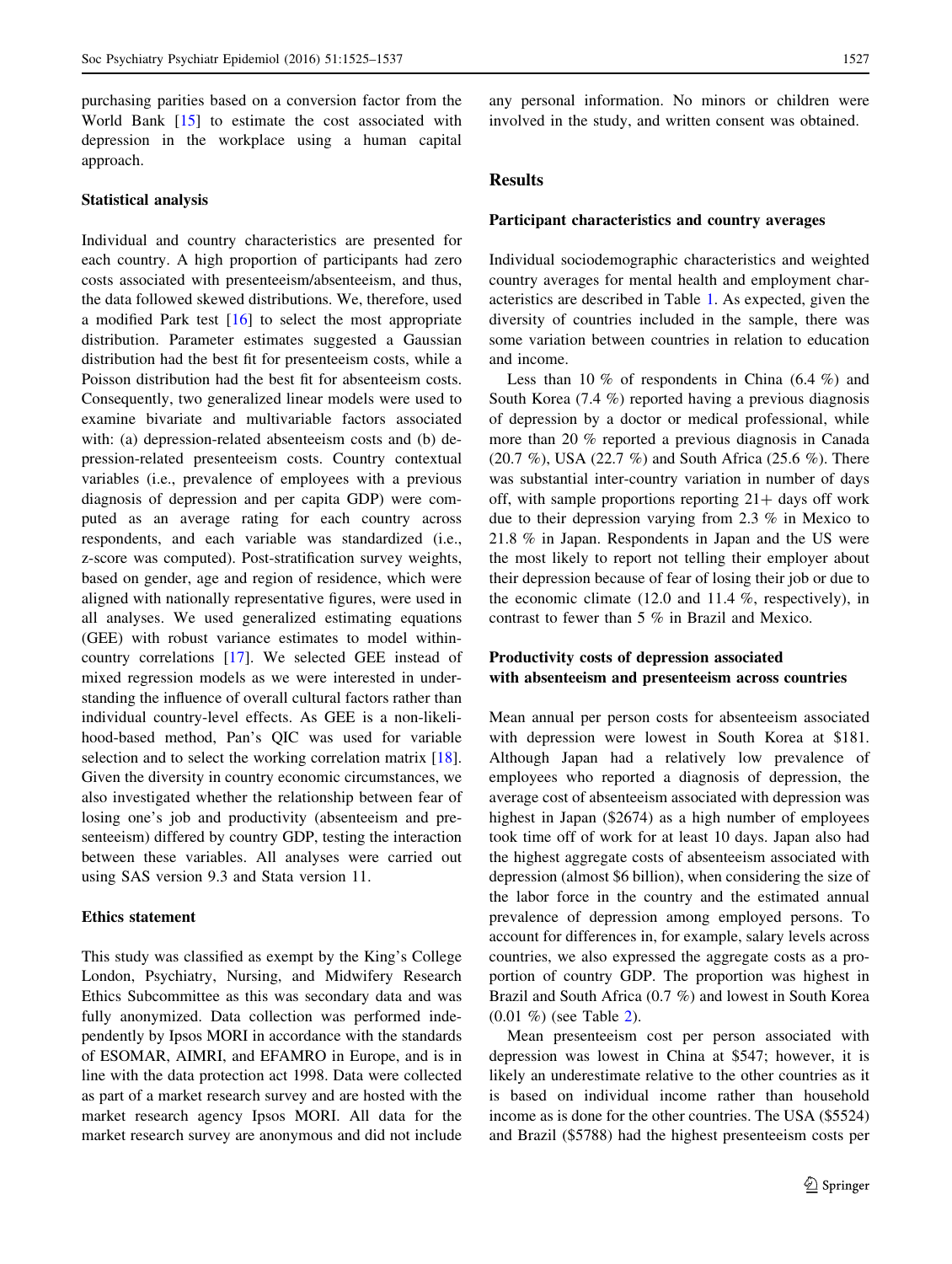<span id="page-3-0"></span>

| Table 1 Characteristics of employee respondents in each of                                                |                        |                        |                       |                       | the participating countries (weighted percent, 95 % confidence interval) |                        |                              |                            |
|-----------------------------------------------------------------------------------------------------------|------------------------|------------------------|-----------------------|-----------------------|--------------------------------------------------------------------------|------------------------|------------------------------|----------------------------|
|                                                                                                           | $(n = 1000)$<br>Brazil | $(n = 1000)$<br>Canada | $(n = 1000)$<br>China | $(n = 1000)$<br>Japan | South Korea<br>$(n = 1000)$                                              | $(n = 1000)$<br>Mexico | South Africa<br>$(n = 1061)$ | $(n = 1000)$<br><b>USA</b> |
| Gender                                                                                                    |                        |                        |                       |                       |                                                                          |                        |                              |                            |
| Male                                                                                                      | 57.3 (54.1, 60.4)      | 51.9 (48.8, 55.0)      | 55.1 (51.8, 41.6)     | 56.5 (53.4, 59.5)     | 58.6 (55.5, 61,6)                                                        | 65.8 (62.8, 68.9)      | 40.0 (36.9, 43.1)            | 52.5 (49.4, 55.7)          |
| Female                                                                                                    | 42.7 (39.6, 45.9)      | 48.1 (45.0, 51.2)      | 44.9 (41.6, 48.2)     | 43.5 (40.5, 46.6)     | 41.4 (38.4, 44.5)                                                        | 34,2 (31.1, 37.2)      | 60.0(56.9, 63.1)             | 47.5 (44.3, 50.6)          |
| Age                                                                                                       |                        |                        |                       |                       |                                                                          |                        |                              |                            |
| $18 - 24$                                                                                                 | 32.7 (29.7, 35.7)      | 26.0(23.3, 28.8)       | 27.6 (24.8, 30.5)     | 17.5 (15.1, 19.8)     | 15.5 (13.3, 17.7)                                                        | 31.9 (28.6, 35.2)      | 40.8 (37.5, 44.1)            | 20.4 (17.9, 22.8)          |
| $25 - 44$                                                                                                 | 40.1 (37.0, 43.2)      | 35.3 (32.3, 38.2)      | 39.8 (36.7, 42.9)     | 38.6 (35.5, 41.6)     | 40.8 (37.7, 43.8)                                                        | 41.7 (38.3, 45.1)      | 60.0(56.8, 63.2)             | 37.5 (34.5, 40.6)          |
| 45-64                                                                                                     | 27.2 (24.4, 30.0)      | 38.7 (35.7, 41.7)      | 32.6(29.1, 36.1)      | 44.0 (40.9, 47.1)     | 43.7 (40.6, 46.8)                                                        | 26.4 (23.4, 29.4)      | 19.0 (16.8, 21.2)            | 42.1 (38.9, 45.2)          |
| Education                                                                                                 |                        |                        |                       |                       |                                                                          |                        |                              |                            |
| No formal qualification                                                                                   | 49.9 (44.5, 55.4)      | 3.3(2.0, 4.8)          | 0.2(0, 0.5)           | 0.2(0, 0.5)           | 17.6 (15.2, 19.9)                                                        | 76.0 (69.7, 82.3)      | 4.3(3.0, 5.7)                | 1.6(0.7, 2.7)              |
| Educational title                                                                                         | 45.2 (40.0, 50.6)      | 55.6 (48.4, 62.8)      | 40.8 (34.5, 47.4)     | 52.4 (46.0, 55.2)     | 19.8 (17.3, 22.3)                                                        | 23.9 (19.4, 28.3)      | 57.1 (49.5, 64.5)            | 36.7 (29.9, 43.4)          |
| <university< td=""><td></td><td></td><td></td><td></td><td></td><td></td><td></td><td></td></university<> |                        |                        |                       |                       |                                                                          |                        |                              |                            |
| University or above                                                                                       | 4.8 (2.7, 6.9)         | 34.6 (30.1, 39.0)      | 58.9 (54.0, 63.8)     | 47.3 (42.8, 51.9)     | 62.7 (59.6, 69.7)                                                        | 0.2(0, 0.5)            | 38.8 (33.9, 43.6)            | 49.2 (42.6, 55.7)          |
| Annual income in                                                                                          |                        |                        |                       |                       |                                                                          |                        |                              |                            |
| USD                                                                                                       | 19700                  | 55000                  | 7844                  | 51462                 | 25393                                                                    | 12599                  | 17328                        | 55000                      |
| Median (IQR)                                                                                              | (12313, 30782)         | (24387, 75377)         | (4902, 9805)          | (32749, 70175)        | (19750, 36678)                                                           | (11887, 13334)         | (9206, 22076)                | (40000, 87500)             |
| Previous diagnosis of<br>depression                                                                       | 18.8 (16.3, 21.3)      | 20.7(18.2, 23.2)       | $6.4\ (4.8,\ 8.1)$    | $10.0\ (8.1,\ 11.9)$  | 7.4(5.8, 9.0)                                                            | 14.6 (12.3, 17.0)      | 25.6(22.9, 28.4)             | 22.7 (20.0, 25.3)          |
| because fear of losing<br>job/economic climate<br>Didn't tell employer<br>about depression                | 2.4(0.1, 4.8)          | 7.3 (3.7, 10.9)        | 6.6(0.1, 13.2)        | 12.0 (5.5, 18.5)      | 8.0 (1.7, 14.3)                                                          | 3.0(0.3, 5.8)          | $7.2$ $(3.8, 10.5)$          | 11.4 (7.2, 15.7)           |
| Number of days taken off during episode of depression                                                     |                        |                        |                       |                       |                                                                          |                        |                              |                            |
|                                                                                                           | 65.4 (58.3, 72.5)      | 42.1 (35.0, 49.2)      | 29.6 (16.3, 42.8)     | 23.1 (15.3, 32.8)     | 67.4 (56.1, 78.6)                                                        | 65.6 (57.5, 73.8)      | 49.0 (42.8, 55.3)            | 58.6 (51.9, 65.3)          |
| $\zeta$ -1                                                                                                | 3.0(0.5, 5.5)          | 12.6 (7.8, 17.3)       | 35.0 (22.4, 47.7)     | 9.0 (3.4, 15.3)       | 18.3 (9.1, 27.6)                                                         | 23.8 (16.3, 31.3)      | 20.5 (15.4, 25.6)            | 19.9(14.4, 25.4)           |
| $6 - 10$                                                                                                  | 1.8(0.0, 3.9)          | 2.1(0.1, 4.2)          | 15.7(6.2, 25.1)       | 10.0 (4.2, 16.6)      | $2.8\ (0.0,\ 6.8)$                                                       | 2.7(0.2, 5.1)          | 9.0 (5.7, 12.3)              | 5.3(2.3, 8.2)              |
| $11 - 15$                                                                                                 | 6.6(2.9, 10.3)         | 2.8(0.4, 5.2)          | 6.5(0.7, 12.3)        | 2.9(0.0, 6.5)         | $0.0\ (0.0,\ 0.0)$                                                       | 2.6(0.0, 5.3)          | 7.6(4.3, 10.9)               | 0.4(0.0, 1.2)              |
| $16 - 20$                                                                                                 | 0.0(0.0, 0.0)          | 1.7(0.0, 3.5)          | 7.5 (0.0, 16.8)       | 4.1(0.1, 8.4)         | $0.0\ (0.0,\ 0.0)$                                                       | 0.4(0.0, 1.2)          | $0.0\ (0.0,\,0.0)$           | $0.0\ (0.0,\ 0.0)$         |
| $\frac{1}{21}$                                                                                            | 17.7(12.0, 23.4)       | 9.5(13.9, 25.2)        | 5.8 (0.1, 11.6)       | 21.8 (14.3, 31.3)     | 2.8(0.0, 6.8)                                                            | 2.3(0.1, 4.5)          | 5.9(3.3, 8.5)                | 3.7(1.3, 6.2)              |
| Don't know                                                                                                | 5.4(2.0, 8.9)          | 19.2 (13.6, 24.9)      | $0.0\ (0.0,\ 0.0)$    | 25.1 (17.2, 35.1)     | 8.6 (1.9, 15.4)                                                          | 2.7(0.3, 5.2)          | 7.9(4.5, 11.4)               | (2.1 (7.6, 16.7))          |
| Working status                                                                                            |                        |                        |                       |                       |                                                                          |                        |                              |                            |
| Full time'                                                                                                | 79.6 (73.6, 85.7)      | 52.9 (45.7, 60.0)      | 93.2 (86.5, 99.9)     | 65.0 (55.2, 74.8)     | 66.9 (55.5, 78.2)                                                        | 63.3 (55.1, 71.4)      | 67.8 (61.8, 73.7)            | 67.7(61.3, 74.1)           |
| Part time'                                                                                                | 17.2 (11.6, 22.9)      | 38.6 (31.6, 45.6)      | 6.8(0.1, 13.5)        | 29.7 (20.3, 39.0)     | 25.8 (15.3, 36.3)                                                        | 36.7 (28.6, 45.0)      | 22.8 (17.5, 28.1             | 26.9 (20.8, 32.9)          |
| Previously employed in<br>the last 12 months                                                              | 3.1(0.4, 5.9)          | 8.5 (4.5, 12.6)        | 0(0.0, 0.0)           | 5.3 (0.7, 10.0)       | 5.1 (1.0, 13.7)                                                          | 0(0.0, 00)             | 9.4(5.5, 13.4)               | 5.4(2.4, 8.4)              |

 $\underline{\textcircled{\tiny 2}}$  Springer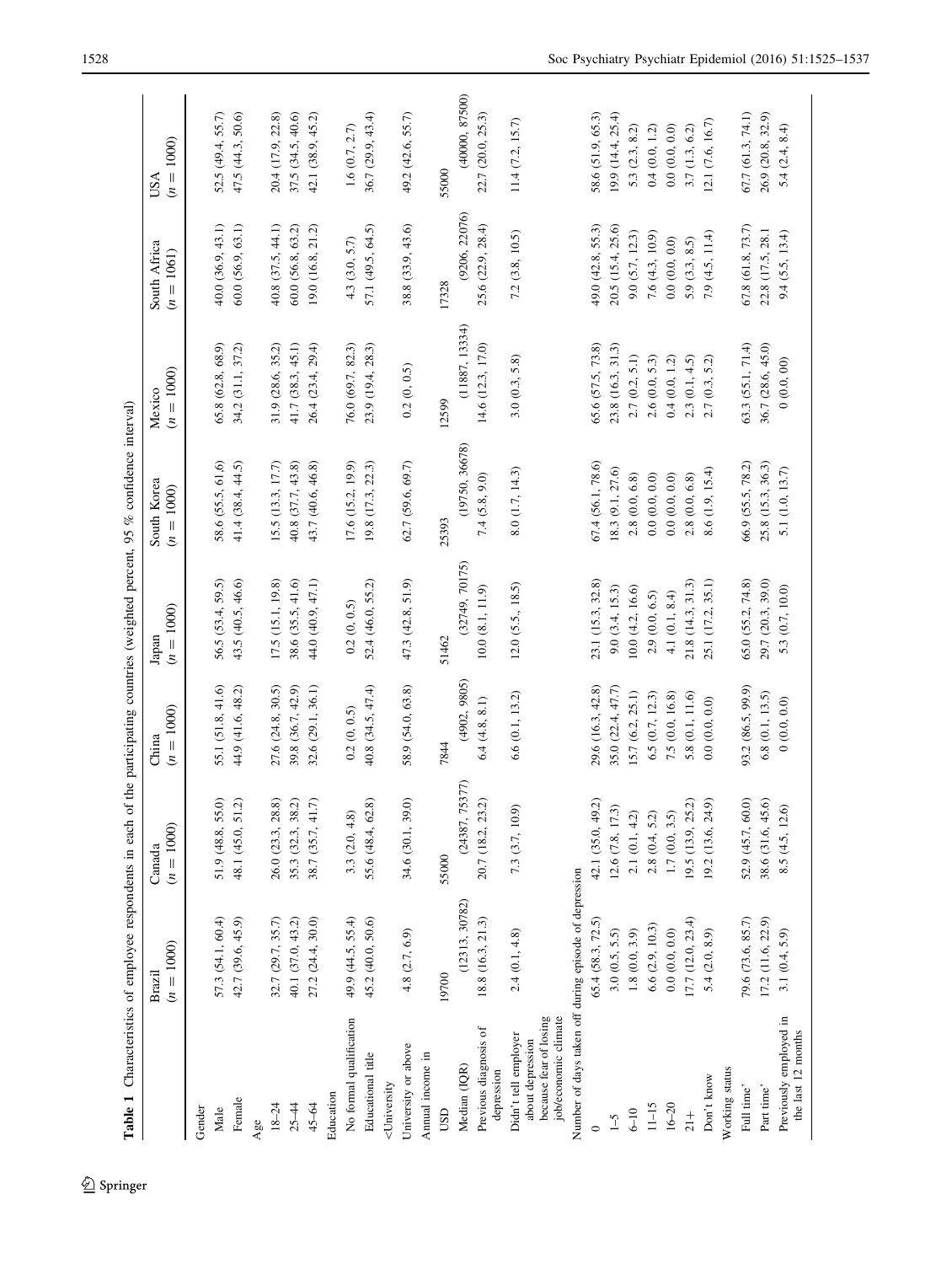<span id="page-4-0"></span>

| Estimated annual prevalence employees with diagnosis of<br>Size of labor force <sup>b</sup><br>Median cost/person<br>Mean cost/person<br>depression <sup>c</sup><br>IQR/person                                                                                                                                                                                                                                                                                |                    | 1,567         | 136<br>$\mathcal{L}$                                                        | 2,674         | 181           | 928<br>$\circ$ |                |                |
|---------------------------------------------------------------------------------------------------------------------------------------------------------------------------------------------------------------------------------------------------------------------------------------------------------------------------------------------------------------------------------------------------------------------------------------------------------------|--------------------|---------------|-----------------------------------------------------------------------------|---------------|---------------|----------------|----------------|----------------|
|                                                                                                                                                                                                                                                                                                                                                                                                                                                               | 1,361              |               |                                                                             |               |               |                | 894            | 390            |
|                                                                                                                                                                                                                                                                                                                                                                                                                                                               | 0                  | $\circ$       |                                                                             | 1769          | $\circ$       |                | $\circ$        |                |
|                                                                                                                                                                                                                                                                                                                                                                                                                                                               | 0, 1, 176          | 0, 1,742      | 0, 254                                                                      | 0, 4954       | 0, 15         | 0,561          | 0,318          | 0, 307         |
|                                                                                                                                                                                                                                                                                                                                                                                                                                                               | 104,745,358        | 19,271,114    | 787,632,272                                                                 | 65,281,090    | 25,765,461    | 52,847,521     | 19,083,339     | 158,666,072    |
|                                                                                                                                                                                                                                                                                                                                                                                                                                                               | 10.44              | 8.28          | 3.76                                                                        | 3.33          | 2.96          | 7.30           | 12.80          | 9.66           |
| Aggregate cost (total labor force)                                                                                                                                                                                                                                                                                                                                                                                                                            | 14,889,436,256     | 2,500,380,791 | 4,032,677,233                                                               | 5,818,721,155 | 138,041,034   | 3,580,102,463  | 2,183,744,648  | 5,977,322,278  |
| $%$ GDP                                                                                                                                                                                                                                                                                                                                                                                                                                                       | 0.66               | 0.14          | 0.04                                                                        | 0.12          | 0.01          | 0.28           | 0.62           | 9.04           |
| Bold indicates $p < 0.05$                                                                                                                                                                                                                                                                                                                                                                                                                                     |                    |               |                                                                             |               |               |                |                |                |
| <sup>a</sup> Estimate based on individual rather than household income for China only                                                                                                                                                                                                                                                                                                                                                                         |                    |               |                                                                             |               |               |                |                |                |
| <sup>6</sup> As only lifetime diagnosis of depression was collected, we divided the prevalence estimates collected in this study (as shown in Table 1) by the ratio of lifetime to annual prevalence rates<br>identified for each country as identified by nationally representative estimates from the World Mental Health Survey [46] or national epidemiological surveys [47, 48]<br><sup>b</sup> Size of the labor force was taken from the International |                    |               | Labor Organization, Key Indicators of the Labor Market Database (2009-2013) |               |               |                |                |                |
|                                                                                                                                                                                                                                                                                                                                                                                                                                                               | Brazil             | Canada        | China <sup>a</sup>                                                          | Japan         | Korea         | Mexico         | South Africa   | USA            |
| Mean cost/person                                                                                                                                                                                                                                                                                                                                                                                                                                              | 5,788              | 4,270         | 547                                                                         | 3,801         | 2,114         | 2,918          | 6,066          | 5,524          |
| Median cost/person                                                                                                                                                                                                                                                                                                                                                                                                                                            | 4,923              | 3,011         | 525                                                                         | 3,639         | 1,715         | 2,488          | 1,300          | 4,044          |
| DR                                                                                                                                                                                                                                                                                                                                                                                                                                                            | 7,877<br>2,532,    | 1,994, 5,865  | 326, 735                                                                    | 1,213, 5,822  | 821, 2,716    | 2,466, 3,371   | 516, 10, 187   | 2,316, 7,414   |
| Size of labor force <sup>b</sup>                                                                                                                                                                                                                                                                                                                                                                                                                              | 15,358<br>104,74   | 19,271,114    | 787,632,272                                                                 | 65,281,090    | 25,765,461    | 52,847,521     | 19,083,339     | 158,666,072    |
| Estimated annual prevalence employees with<br>diagnosis of depression <sup>c</sup>                                                                                                                                                                                                                                                                                                                                                                            | 10.44              | 8.28          | 3.76                                                                        | 3.33          | 2.96          | 7.30           | 12.80          | 9.66           |
| Aggregate cost (total labor force)                                                                                                                                                                                                                                                                                                                                                                                                                            | ,129,353<br>63,321 | 6,813,417,981 | 16,219,665,046                                                              | 8,271,114,103 | 1,612,258,263 | 11,257,261,838 | 14,817,220,400 | 84,663,405,809 |
| $%$ GDP                                                                                                                                                                                                                                                                                                                                                                                                                                                       | 2.82               | 0.37          | 0.18                                                                        | 0.17          | 0.12          | 0.89           | 4.23           | 0.50           |
| <sup>a</sup> Unemployment rates were taken from the International Labor Organization http://www.ilo.org/global/research/global-reports/global-employment-trends/2014/WCMS_233936/lang-en/index.<br><sup>b</sup> GDP taken from the World Bank: http://data.worldbank.org/indicator/NY.GDP.PCAP.CD<br>htm                                                                                                                                                      |                    |               |                                                                             |               |               |                |                |                |
| Though duration and number of episodes may differ by country (e.g., access to appropriate care and treatment). We assumed an average of 37.7 weeks for an episode of depression based on<br>the global burden of disease review and estimate [26]                                                                                                                                                                                                             |                    |               |                                                                             |               |               |                |                |                |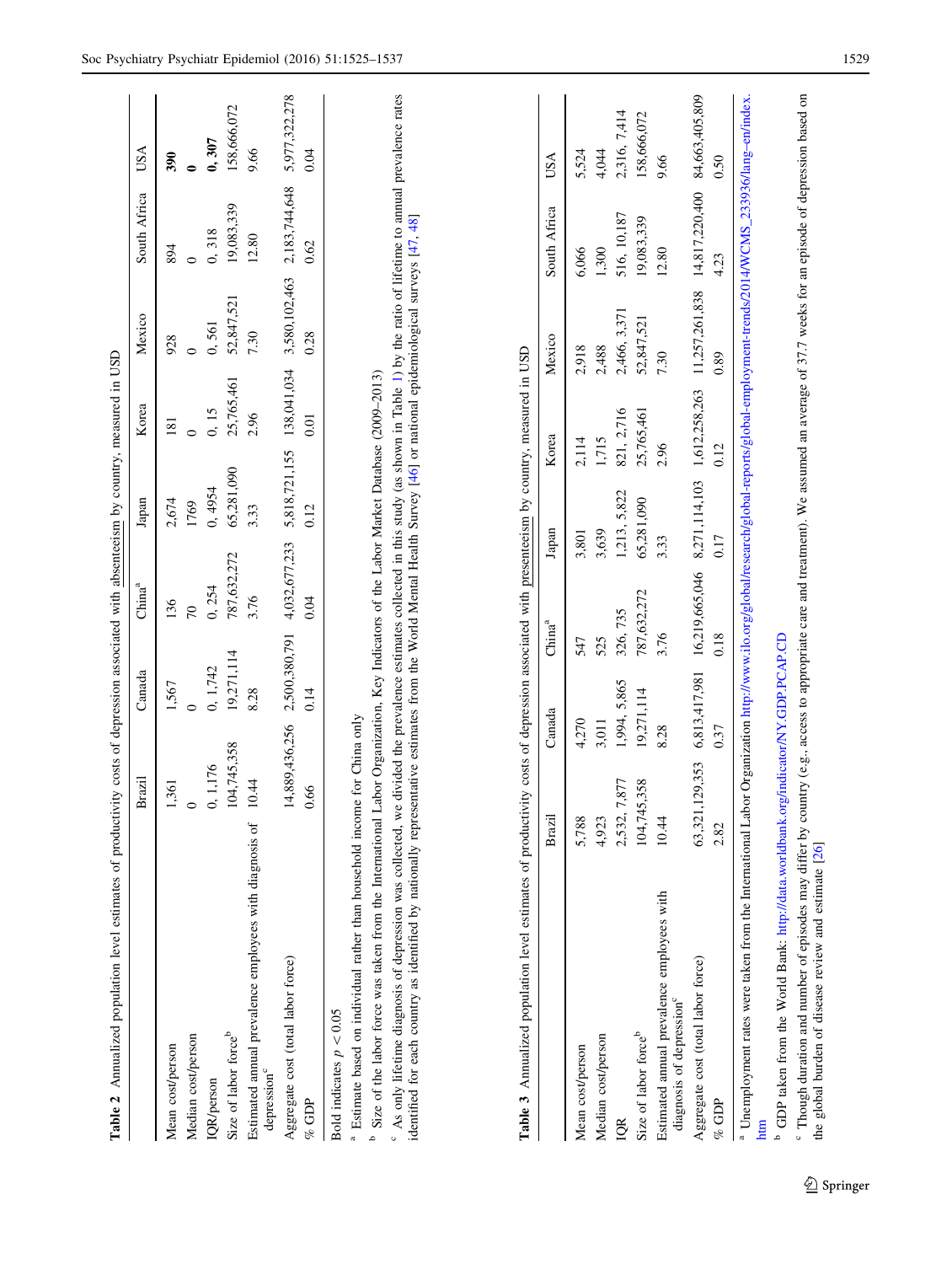person associated with depression. Costs of presenteeism associated with depression tended to be 5–10 times higher than those for absenteeism. When taking into account the size of the labor force and the estimated annual prevalence of depression among employed persons, the US was the highest at more than \$84 billion and Brazil second at over \$63 billion. In terms of proportion of GDP; however, presenteeism costs associated with depression accounted for the greatest proportion in South Africa (4.2 %) and the lowest in Korea (0.1 %). Interestingly, the ratio of presenteeism costs to absenteeism costs varied across countries—being more equal in Japan (1.4) and Canada (2.7), whereas presenteeism accounted for much greater proportions of costs in the US (14.2) and South Africa (6.8) (see Table [3](#page-4-0)).

# Factors associated with absenteeism

When adjusting for all covariates, individuals of middle age (relative to younger age), those with higher levels of education and those with higher incomes tended to have lower levels of depression-related absenteeism. There was a marginal trend for the interaction term for GDP per capita by non-disclosure due to fear of losing one's job ( $p = 0.08$ ), suggesting that individuals living in countries with higher GDP per capita who did not tell their employer because they feared losing their job were more likely to have higher levels of absenteeism. We repeated the analyses excluding China (due to the difference in income measurement), and the results did not change significantly (see Table 4).

#### Factors associated with presenteeism

After adjusting for covariates, individuals with higher levels of education and individuals who did not tell their employer, because they feared losing their job tended to have lower depression-related presenteeism. Individuals with higher incomes had higher depression-related presenteeism. Individuals living in a country with higher prevalence of depression also tended to have higher presenteeism. There was a significant interaction for GDP per capita by non-disclosure due to fear of losing one's job  $(p<0.08)$  suggesting that individuals living in countries with a higher GDP per capita who did not tell their employer because they feared losing their job had higher levels of presenteeism ( $p = 0.0002$ ). As with absenteeism, we repeated the analyses excluding China, and the results did not change significantly (see Table [5](#page-6-0)).

Table 4 Factors associated with higher employee absenteeism among individuals with a diagnosis of depression

|                                                                      | Unadjusted                      |           | Adjusted                 |           | Adjusted with interaction |           |
|----------------------------------------------------------------------|---------------------------------|-----------|--------------------------|-----------|---------------------------|-----------|
|                                                                      | Estimate<br>$(95\% \text{ CI})$ | $p$ value | Estimate<br>$(95 \% CI)$ | $p$ value | Estimate<br>$(95 \% CI)$  | $p$ value |
| Gender                                                               |                                 |           |                          |           |                           |           |
| Female                                                               | 0.77(0.63, 0.92)                | 0.007     | 0.94(0.83, 1.05)         | 0.26      | 0.91(0.82, 1.04)          | 0.17      |
| Male (ref)                                                           |                                 |           |                          |           |                           |           |
| Age                                                                  |                                 |           |                          |           |                           |           |
| $45 - 64$                                                            | 0.75(0.57, 0.97)                | 0.03      | 0.97(0.80, 1.19)         | 0.78      | 0.96(0.79, 1.16)          | 0.68      |
| $25 - 44$                                                            | 0.65(0.50, 0.84)                | 0.001     | 0.84(0.70, 0.99)         | 0.04      | $0.82$ $(0.68, 0.98)$     | 0.03      |
| $18 - 24$                                                            |                                 |           |                          |           |                           |           |
| Education                                                            |                                 |           |                          |           |                           |           |
| High                                                                 | 0.72(0.50, 1.05)                | 0.09      | 0.73(0.54, 0.99)         | 0.04      | $0.71$ $(0.52, 0.97)$     | 0.03      |
| Medium                                                               | 0.74(0.58, 0.94)                | 0.02      | 0.85(0.74, 0.97)         | 0.02      | 0.84(0.73, 0.96)          | 0.01      |
| Low                                                                  |                                 |           |                          |           |                           |           |
| Income                                                               |                                 |           |                          |           |                           |           |
| High                                                                 | 0.74(0.66, 0.84)                | < 0.0001  | 0.83(0.68, 1.00)         | 0.05      | 0.82(0.67,1.00)           | 0.05      |
| Medium                                                               | 0.84(0.73, 0.97)                | 0.02      | 0.96(0.83, 1.13)         | 0.62      | 0.98(0.84, 1.13)          | 0.74      |
| Low                                                                  |                                 |           |                          |           |                           |           |
| Did not tell employer because fear of<br>losing job/economic climate | $1.44$ $(1.17, 1.78)$           | 0.0007    | 1.08(0.79, 1.49)         | 0.61      | 0.98(0.68, 1.43)          | 0.93      |
| Country prevalence of employees with<br>a diagnosis of depression    | 0.88(0.73, 1.07)                | 0.20      | 0.90(0.76, 1.08)         | 0.26      | 0.91(0.75, 1.09)          | 0.30      |
| GDP per capita                                                       | 1.13(0.96, 1.32)                | 0.14      | 1.11(0.94, 1.31)         | 0.24      | 1.07(0.88, 1.31)          | 0.50      |
| GDP per capita*fear job                                              |                                 |           |                          |           | 1.44(0.95, 2.20)          | 0.08      |

Bold indicates  $p < 0.05$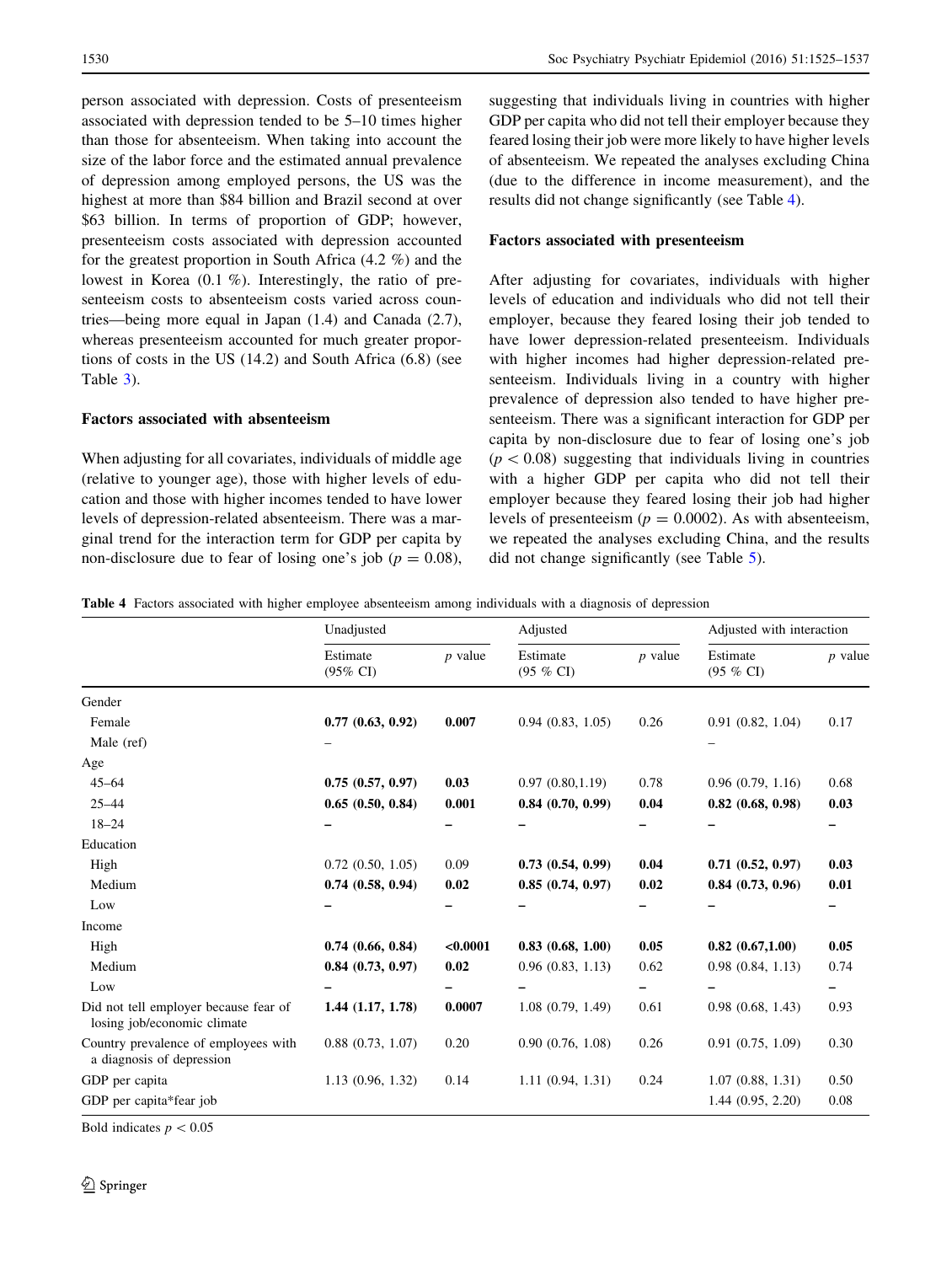<span id="page-6-0"></span>

|  |  |  |  |  |  | Table 5 Factors associated with higher employee presenteeism among individuals with a diagnosis of depression |  |  |  |  |  |  |
|--|--|--|--|--|--|---------------------------------------------------------------------------------------------------------------|--|--|--|--|--|--|
|--|--|--|--|--|--|---------------------------------------------------------------------------------------------------------------|--|--|--|--|--|--|

|                                                                      | Unadjusted                |           | Adjusted              |                          | Adjusted with interaction |                          |
|----------------------------------------------------------------------|---------------------------|-----------|-----------------------|--------------------------|---------------------------|--------------------------|
|                                                                      | Estimate<br>(95 % CI)     | $p$ value | Estimate<br>(95 % CI) | $p$ value                | Estimate<br>(95 % CI)     | $p$ value                |
| Gender                                                               |                           |           |                       |                          |                           |                          |
| Female                                                               | 1.19 (0.98,<br>1.43)      | 0.07      | 0.99 (0.96,<br>1.03)  | 0.55                     | 0.99 (0.96,<br>1.03)      | 0.55                     |
| Male (ref)                                                           |                           |           |                       | -                        |                           | -                        |
| Age                                                                  |                           |           |                       |                          |                           |                          |
| $45 - 64$                                                            | 4.90 (3.32,<br>7.31)      | < 0.0001  | 1.03 (0.96,<br>1.11)  | 0.43                     | 1.02 (0.95<br>,1.09)      | 0.55                     |
| $25 - 44$                                                            | 4.48 (3.00,<br>3.32)      | < 0.0001  | 0.96(0.90,<br>1.03)   | 0.26                     | 0.95(0.90,<br>1.02)       | 0.17                     |
| $18 - 24$                                                            |                           |           |                       |                          |                           | $\qquad \qquad -$        |
| Education                                                            |                           |           |                       |                          |                           |                          |
| High                                                                 | $0.82$ $(0.75,$<br>(0.90) | < 0.0001  | 0.90(0.88,<br>(0.93)  | < 0.0001                 | 0.90(0.88,<br>(0.93)      | < 0.0001                 |
| Medium                                                               | 0.82(0.70,<br>0.95)       | 0.008     | 0.95(0.91,<br>(0.99)  | 0.02                     | 0.96(0.92,<br>(0.99)      | 0.03                     |
| Low                                                                  |                           |           |                       | $\overline{\phantom{0}}$ |                           | $\overline{\phantom{0}}$ |
| Income                                                               |                           |           |                       |                          |                           |                          |
| High                                                                 | 1.25(1.16,<br>1.32)       | < 0.0001  | 1.04(1.01,<br>1.08)   | 0.03                     | 1.04(1.01,<br>1.08)       | 0.03                     |
| Medium                                                               | 1.77(1.51,<br>2.10)       | < 0.0001  | 1.10(1.08,<br>1.13)   | < 0.0001                 | 1.10(1.08,<br>1.13)       | < 0.0001                 |
| Low                                                                  |                           | -         |                       |                          |                           |                          |
| Did not tell employer because fear of losing job/economic<br>climate | 0.06(0.01,<br>0.64)       | 0.02      | 0.80(0.77,<br>0.84)   | < 0.0001                 | 0.79(0.75,<br>0.84)       | < 0.0001                 |
| Country prevalence of employees with a diagnosis of<br>depression    | 0.97(0.90,<br>1.04)       | 0.37      | 1.05(1.00,<br>1.10)   | 0.05                     | 1.05(1.01,<br>1.10)       | 0.05                     |
| GDP per capita                                                       | 1.09 (1.02,<br>1.16)      | 0.01      | 0.99 (0.97,<br>1.02)  | 0.84                     | 0.99 (0.96,<br>1.02)      | 0.48                     |
| GDP per capita* fearjob                                              |                           |           |                       |                          | 1.12 (1.06,<br>1.20)      | 0.0002                   |

Bold indicates  $p < 0.05$ 

Though duration and number of episodes may differ by country (e.g., access to appropriate care and treatment). We assumed an average of 37.7 weeks for an episode of depression based on the global burden of disease review and estimate [[26](#page-11-0)]

<sup>a</sup> Unemployment rates were taken from the International Labor Organization [http://www.ilo.org/global/research/global-reports/global-employ](http://www.ilo.org/global/research/global-reports/global-employment-trends/2014/WCMS_233936/lang--en/index.htm) [ment-trends/2014/WCMS\\_233936/lang–en/index.htm](http://www.ilo.org/global/research/global-reports/global-employment-trends/2014/WCMS_233936/lang--en/index.htm)

<sup>b</sup> GDP taken from the World Bank: <http://data.worldbank.org/indicator/NY.GDP.PCAP.CD>

## **Discussion**

To the best of our knowledge, this is the first study to examine the impact of depression on workplace productivity across a diverse set of countries, in terms of both culture and GDP. Previous research on the economic case for tackling depression in the workplace is mainly relevant for Western countries and high-income countries. These findings suggest the impact of depression in the workplace is considerable across all countries, both in absolute monetary terms and in relation to proportion of country GDP. In other words, depression is an issue deserving

attention, regardless of a country's economic development, national income or culture [[19–21\]](#page-11-0). Moreover, with the growth in non-communicable diseases globally—with mental illnesses contributing substantially—the scale of the problem is likely to increase (Bloom et al. [\[22](#page-11-0)]).

Although the impact of depression on workplace productivity is universal, there were significant inter-country differences in terms of the prevalence of employees with depression taking time off work, number of days taken off, level of presenteeism and ratio of presenteeism to absenteeism. Most previous studies have been conducted in western or high-income countries, and thus, this study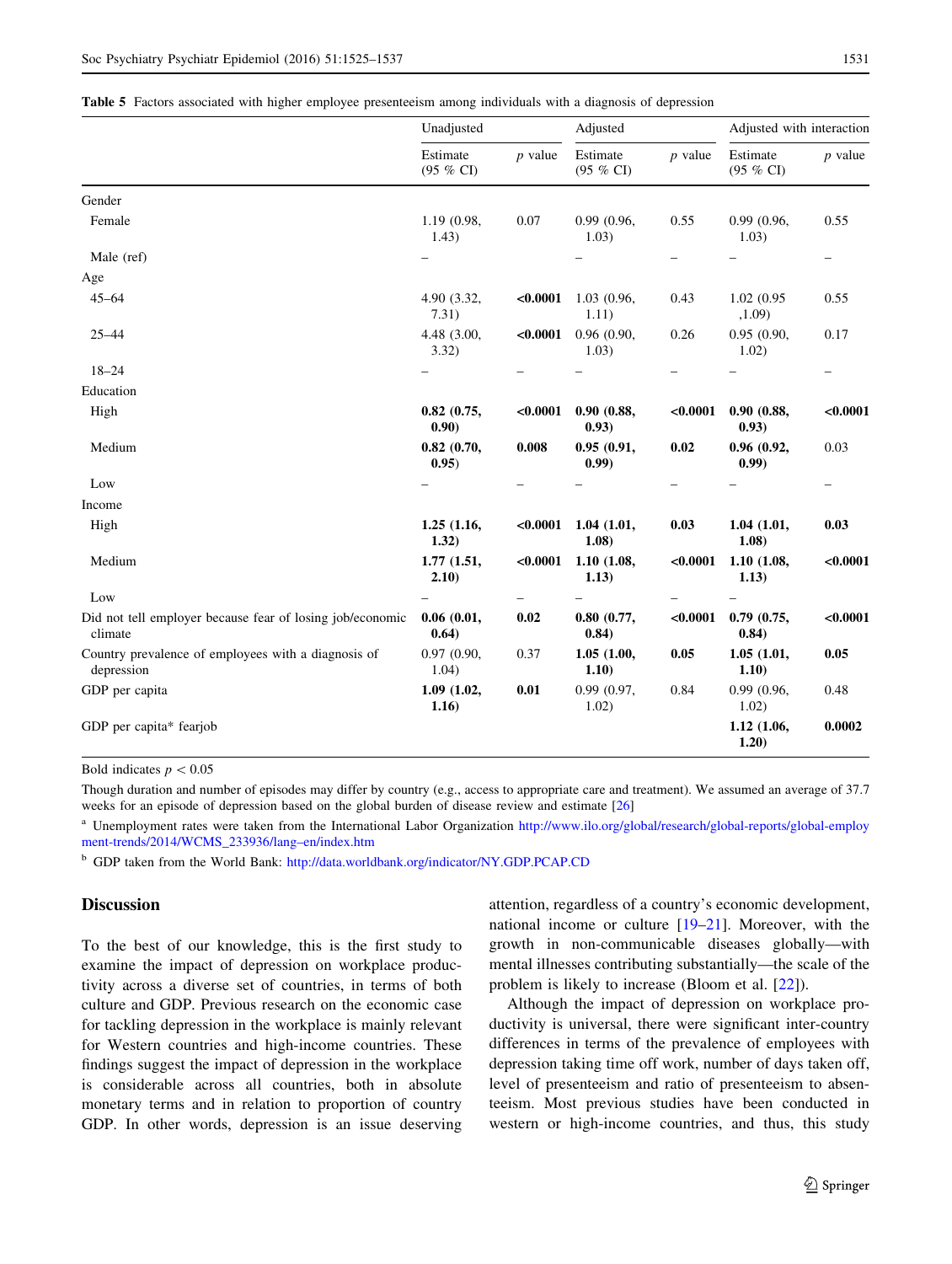provided an opportunity to explore global similarities and differences. Our study provides higher estimates of work productivity costs compared with previous US studies [\[8](#page-11-0), [23](#page-11-0), [24\]](#page-11-0); however, these studies were based on samples collected more than a decade ago, and there were some methodological differences. We found lower overall productivity costs (in relation to proportion of GDP) associated with depression in Asian countries compared to the US. One driver of lower costs was the lower prevalence of employees diagnosed with depression in Asian countries. In line with previous epidemiological research [\[25](#page-11-0), [26](#page-11-0)], Asian countries had the lowest prevalence of diagnosis of depression and this may be due to a true difference and/or measurement bias. In the case of the present study, differences could also be due to lower diagnostic rates or a cultural reluctance to disclose depression. Previous research from Japan found a significant relationship between depression (as identified by a psychiatric epidemiological survey using the WHO Composite International Diagnostic Interview [[27\]](#page-11-0)) and lower presenteeism, but did not identify a significant relationship between presence of depression and absenteeism [[9\]](#page-11-0). It may be that our sample identified a relationship between depression and absenteeism in Japan as our criteria for depression identified individuals with more severe depression, given they had to receive a diagnosis by a medical professional (Brown et al. [\[28](#page-11-0)]; Bebbington et al. [[29\]](#page-11-0)) and that there is a high threshold of depression severity which warrants absenteeism in Japan.

We found that presenteeism rates varied according to country characteristics. Individuals living in a country with a higher prevalence of depression diagnoses had higher levels of presenteeism. It may be that prevalence of depression diagnoses also reflects comfort in seeking treatment and or disclosing one's diagnosis. Previous research has shown that a cultural context which is more open and accepting of mental illness is associated with higher rates of help-seeking, antidepressant use and empowerment, and lower rates of self-stigma and suicide among people with mental illness (Evans-Lacko et al. [\[30](#page-11-0)]; Schomerus et al. [[31\]](#page-12-0); Lewer et al. [[32\]](#page-12-0)). We also know that openness and support by managers in the workplace are associated with more social acceptance for employees with depression [\[33](#page-12-0)]. Thus, it seems that sociocultural and workplace attitudes which promote acceptance and openness about depression could also be important for improving workplace productivity of employees with depression; further research is needed to understand whether this may be at least partially mediated by increased treatment and help-seeking.

Differences in absenteeism and presenteeism were related to economic climate and per capita GDP. Greater reluctance to disclose one's depression to an employer due to a fear of losing one's job was related to lower levels of presenteeism. For both absenteeism and presenteeism, this seemed to depend on per capita GDP, in that individuals living in countries with higher per capita GDP who did not disclose their depression to their employer, because they feared losing their job, had higher levels of presenteeism and absenteeism; however, this only reached the level of a trend for absenteeism. Thus, in higher income countries, individuals with depression who experience added stress due to the economic climate may cope through taking time off of work, as this might be more acceptable when the economy is stable, as there is likely to be a stronger social safety net. On the other hand, in lower income countries, individuals who fear disclosing their depression because they may lose their job do not feel comfortable taking time off of work. Consequently, they may remain at work, but have lower levels of productivity, and this is reflected in their relatively lower levels of presenteeism. Some variation may also be due to the fact that the probability of people with depression being employed varies by country and we do not know about differences in the experiences or rates of unemployed people with depression across countries. There is a paucity of data on unemployment rates of depressed persons, though we know that people with mental illness are at a considerable employment disadvantage; for example, in OECD countries, there is a difference in unemployment rate of around 30 percentage points for those with a severe mental disorder and 10–15 percentage points for those with a moderate disorder, when compared to those with no disorder [[34\]](#page-12-0). We also know that adverse labor market conditions and stigmatizing attitudes have a disproportionately negative impact on employment of individuals with mental illness [[35\]](#page-12-0). This difference may be even greater in lower and middle income countries [[36](#page-12-0)].

We also found that absenteeism and presenteeism were associated with individuals' characteristics. Higher income and education were associated with lower levels of absenteeism. This is supported by previous research, including a large European survey of employed individuals [[33\]](#page-12-0) and a meta-analysis of work strain which showed that individuals with higher status occupations had lower levels of absenteeism, and this may be due to their greater financial and interpersonal resources to deal with adverse circumstances [\[37](#page-12-0)]. Interestingly, our analyses showed that higher levels of income were associated with higher levels of presenteeism, which would be in line with the importance of financial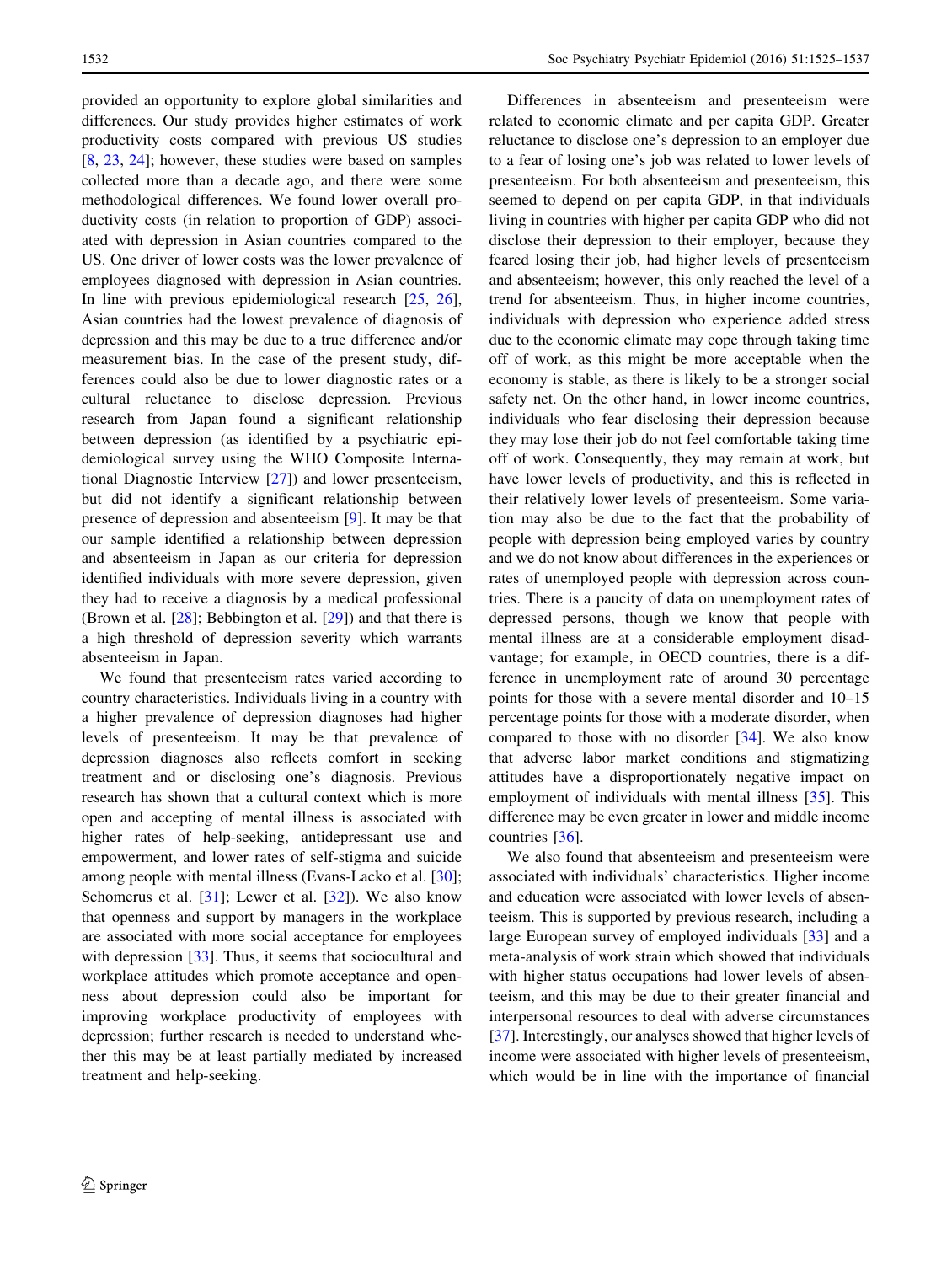support. Higher levels of education, however, were associated with lower levels of presenteeism. It is possible that individuals with higher levels of education have a more cognitively demanding job and, therefore, may feel more severely impacted by the cognitive impairments associated with depression (Schultz [[38\]](#page-12-0)). Some research has shown that among employees with depression, presenteeism was lower among individuals with jobs involving strong judgement and communication skills [\[39](#page-12-0)].

## Strengths and limitations

To the best of our knowledge, this is the first study to examine workplace productivity associated with depression across a diverse range of countries using a common methodology. Our findings come from a unique data set including employees and managers from eight countries, with information on their personal experiences and perceptions of depression in the workplace. Nevertheless, there are several limitations. Diagnosis of depression was based on self-report, and we were not able to control for clinical characteristics, such as severity and/or type of symptoms, and response rates were relatively low. However, the characteristics of respondents are in line with other epidemiological research, as study respondents reporting a diagnosis of depression were more likely to be female, divorced and working part-time. In addition, prevalence of depression diagnosis was lowest in Asian countries. In addition, as the survey only asked about lifetime experience of depression, we had to derive annual prevalence rates from secondary sources. We used estimates from nationally representative psychiatric epidemiology surveys available for each country.

We used the human capital approach to estimate productivity costs, which is still the most commonly used approach across health economics; however, it assumes a societal perspective, and therefore, the associated costs are higher than when using other methods such as friction costs calculations [[40,](#page-12-0) [41\]](#page-12-0). National mental health policies, employment assistance programs available in the workplace and other policies could be important factors which help explain relationships between depression and productivity in the workplace, and it is a limitation that we have not included this information in our analyses; however, this was beyond the scope of this paper. Additional limitations are that data from this study did not include information on variables such as functioning and work roles, or number and duration of depressive episodes, all of which might be related to workplace productivity.

#### Conclusion

Previous research has noted the significant impact of depression on workplace productivity. Our study highlights the individual and country contextual characteristics which influence absenteeism and presenteeism among employees with depression. The trends toward escalating rates of chronic diseases alongside growing economic pressures are an increasing challenge for governments and employers worldwide [[42,](#page-12-0) [43\]](#page-12-0). There is some evidence of growing interest in improving workplace mental health and an increase in workplace health promotion programs; yet, still only a minority of companies participates in these programs and rates are much lower in low and middle income countries compared to high-income countries [\[44\]](#page-12-0). There are a few interventions which have been shown to be costeffective for addressing depression in the workplace [\[45](#page-12-0)], but almost all the available evidence comes from Western, high-income countries. Interventions which support employees with depression need to be developed, adapted, implemented, and evaluated across all countries to mitigate the high personal and societal impacts and economic costs of depression in the workplace.

Acknowledgments Funding for this study was provided by Lundbeck. The funders had no role in study design, data collection and analysis or decision to publish. Lundbeck put together the questionnaire with the European Depression Association. We would like to acknowledge Lundbeck and IPSOS Mori for sharing the IDEA survey data.

## Compliance with ethical standards

Conflict of interest SEL and MK received consulting fees from Lundbeck.

Open Access This article is distributed under the terms of the Creative Commons Attribution 4.0 International License ([http://crea](http://creativecommons.org/licenses/by/4.0/) [tivecommons.org/licenses/by/4.0/\)](http://creativecommons.org/licenses/by/4.0/), which permits unrestricted use, distribution, and reproduction in any medium, provided you give appropriate credit to the original author(s) and the source, provide a link to the Creative Commons license, and indicate if changes were made.

Appendix 1: Sensitivity analysis for annualized population level estimates of productivity costs based on range of estimates for the ratio of lifetime prevalence to annual prevalence rates from 1.7 to 3.0

See Tables [6,](#page-9-0) [7,](#page-9-0) [8,](#page-10-0) [9](#page-10-0).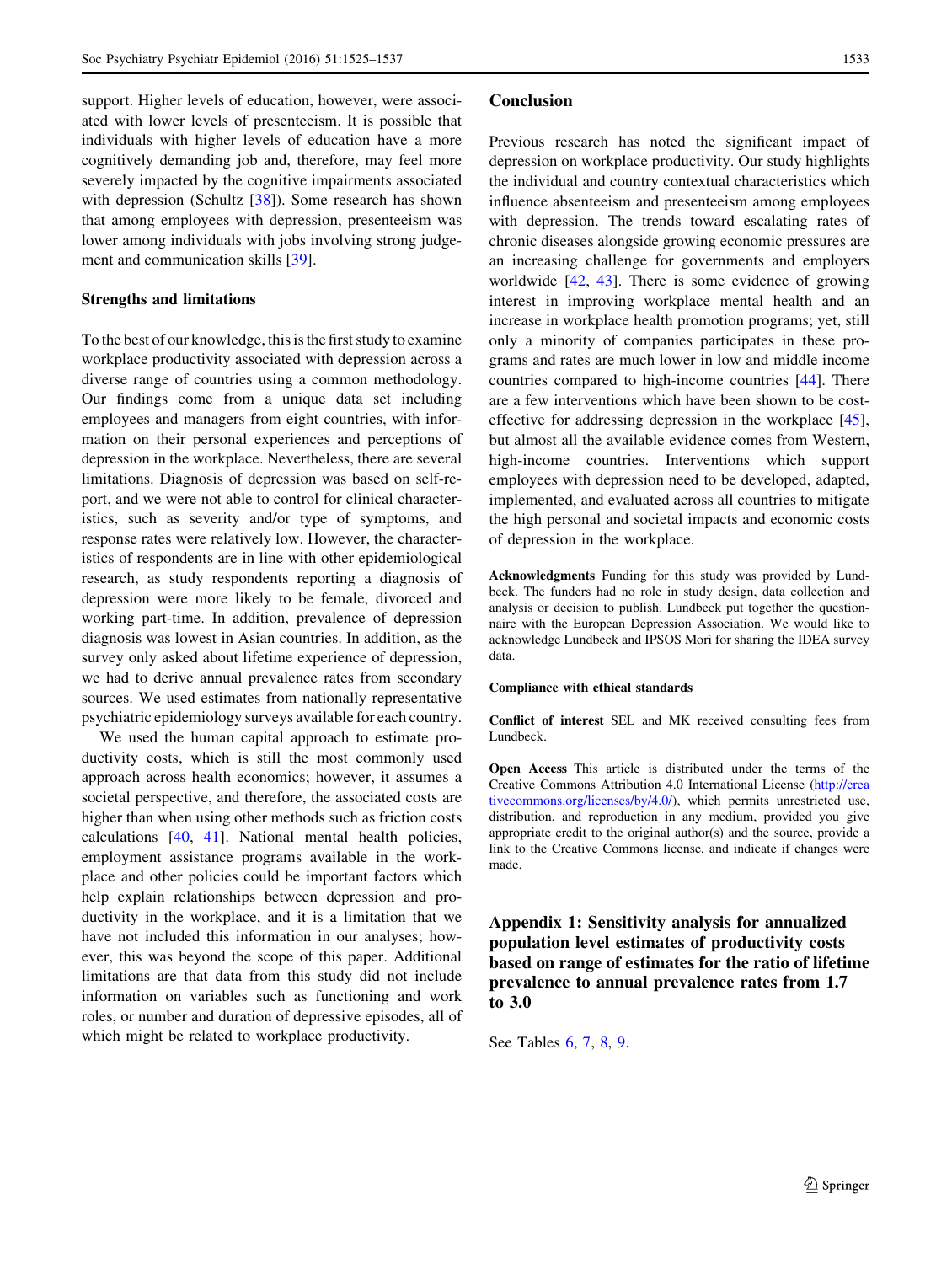<span id="page-9-0"></span>

|                                                                                                                                                                                                                                                                                                                                                                                                                  |                        |               |                                                                             |                |               | Mexico        | South Africa   | USA            |
|------------------------------------------------------------------------------------------------------------------------------------------------------------------------------------------------------------------------------------------------------------------------------------------------------------------------------------------------------------------------------------------------------------------|------------------------|---------------|-----------------------------------------------------------------------------|----------------|---------------|---------------|----------------|----------------|
| Mean cost/person                                                                                                                                                                                                                                                                                                                                                                                                 | ,361                   | 1,567         | 136                                                                         | 2,674          | 181           | 928           | 894            | 390            |
| Median cost/person                                                                                                                                                                                                                                                                                                                                                                                               |                        | $\circ$       | $\mathcal{L}$                                                               | 1769           | $\circ$       | $\circ$       | $\circ$        |                |
| IQR/person                                                                                                                                                                                                                                                                                                                                                                                                       | 0, 1, 176              | 0, 1,742      | 0, 254                                                                      | 0, 4954        | 0, 15         | 0,561         | 0,318          | 0, 307         |
| Size of labor force <sup>b</sup>                                                                                                                                                                                                                                                                                                                                                                                 | 04,745,358             | 19,271,114    | 787,632,272                                                                 | 65,281,090     | 25,765,461    | 52,847,521    | 19,083,339     | 158,666,072    |
| Estimated annual prevalence employees with diagnosis<br>of depression <sup>c</sup>                                                                                                                                                                                                                                                                                                                               | 6.27                   | 6.90          | 2.13                                                                        | 3.33           | 2.47          | 4.87          | 8.53           | 7.57           |
| Aggregate cost (total labor force)                                                                                                                                                                                                                                                                                                                                                                               | 0,720,394,104          | 2,500,380,791 | 2,742,220,518                                                               | 17,456,163,466 | 138,041,034   | 2,864,081,970 | 1,746,995,719  | 5,618,682,942  |
| % GDP                                                                                                                                                                                                                                                                                                                                                                                                            | 0.50                   | 0.10          | 0.03                                                                        | 0.40           | 0.01          | 0.20          | 0.50           | 0.03           |
| Bold indicates $p < 0.05$                                                                                                                                                                                                                                                                                                                                                                                        |                        |               |                                                                             |                |               |               |                |                |
| As only lifetime diagnosis of depression was collected, we divided the prevalence estimates collected in this study (as shown in Table 1) by the upper (2.5) and lower (1.7) estimates for the ratio<br>between lifetime prevalence and annual prevalence for countries participating in this study based on estimates from the World Mental Health Survey [47] and national epidemiological surveys<br>[49, 50] |                        |               |                                                                             |                |               |               |                |                |
| <sup>a</sup> Estimate based on individual rather than household incom<br>Size of the labor force was taken from the International I<br>م                                                                                                                                                                                                                                                                         | ne for China only      |               | Labor Organization, Key Indicators of the Labor Market Database (2009-2013) |                |               |               |                |                |
| Table 7 Annualized population level estimates of productivity costs of depression associated with presenteeism by country, measured in USD (applying upper end estimates of the ratio<br>between lifetime prevalence and annual prevalence to be 3.                                                                                                                                                              | $\widehat{\mathbf{c}}$ |               |                                                                             |                |               |               |                |                |
|                                                                                                                                                                                                                                                                                                                                                                                                                  | Brazil                 | Canada        | China <sup>a</sup>                                                          | Japan          | Korea         | Mexico        | South Africa   | USA            |
| Mean cost/person                                                                                                                                                                                                                                                                                                                                                                                                 | 5,788                  | 4,270         | 547                                                                         | 3,801          | 2,114         | 2,918         | 6,066          | 5,524          |
| Median cost/person                                                                                                                                                                                                                                                                                                                                                                                               | 4,923                  | 3,011         | 525                                                                         | 3,639          | 1,715         | 2,488         | 1,300          | 4,044          |
| <b>IQR</b>                                                                                                                                                                                                                                                                                                                                                                                                       | 2,532, 7,877           | 1,994, 5,865  | 326, 735                                                                    | 1,213, 5,822   | 821, 2,716    | 2,466, 3,371  | 516, 10, 187   | 2,316, 7,414   |
| Size of labor force <sup>2</sup>                                                                                                                                                                                                                                                                                                                                                                                 | 104,745,358            | 19,271,114    | 787,632,272                                                                 | 65,281,090     | 25,765,461    | 52,847,521    | 19,083,339     | 158,666,072    |
| Estimated annual prevalence employees with<br>diagnosis of depression <sup>3</sup>                                                                                                                                                                                                                                                                                                                               | 6.27                   | 6.90          | 2.13                                                                        | 3.33           | 2.47          | 4.87          | 8.53           | 7.57           |
| Aggregate cost (total labor force)                                                                                                                                                                                                                                                                                                                                                                               | 45,591,213,134         | 6,813,417,981 | 11,029,372,231                                                              | 9,925,336,924  | 1,612,258,263 | 9,005,809,470 | 11,853,776,320 | 79,583,601,461 |
| $%$ GDP                                                                                                                                                                                                                                                                                                                                                                                                          | 2.00                   | 0.40          | 0.10                                                                        | 0.20           | 0.10          | 0.70          | 3.50           | 0.50           |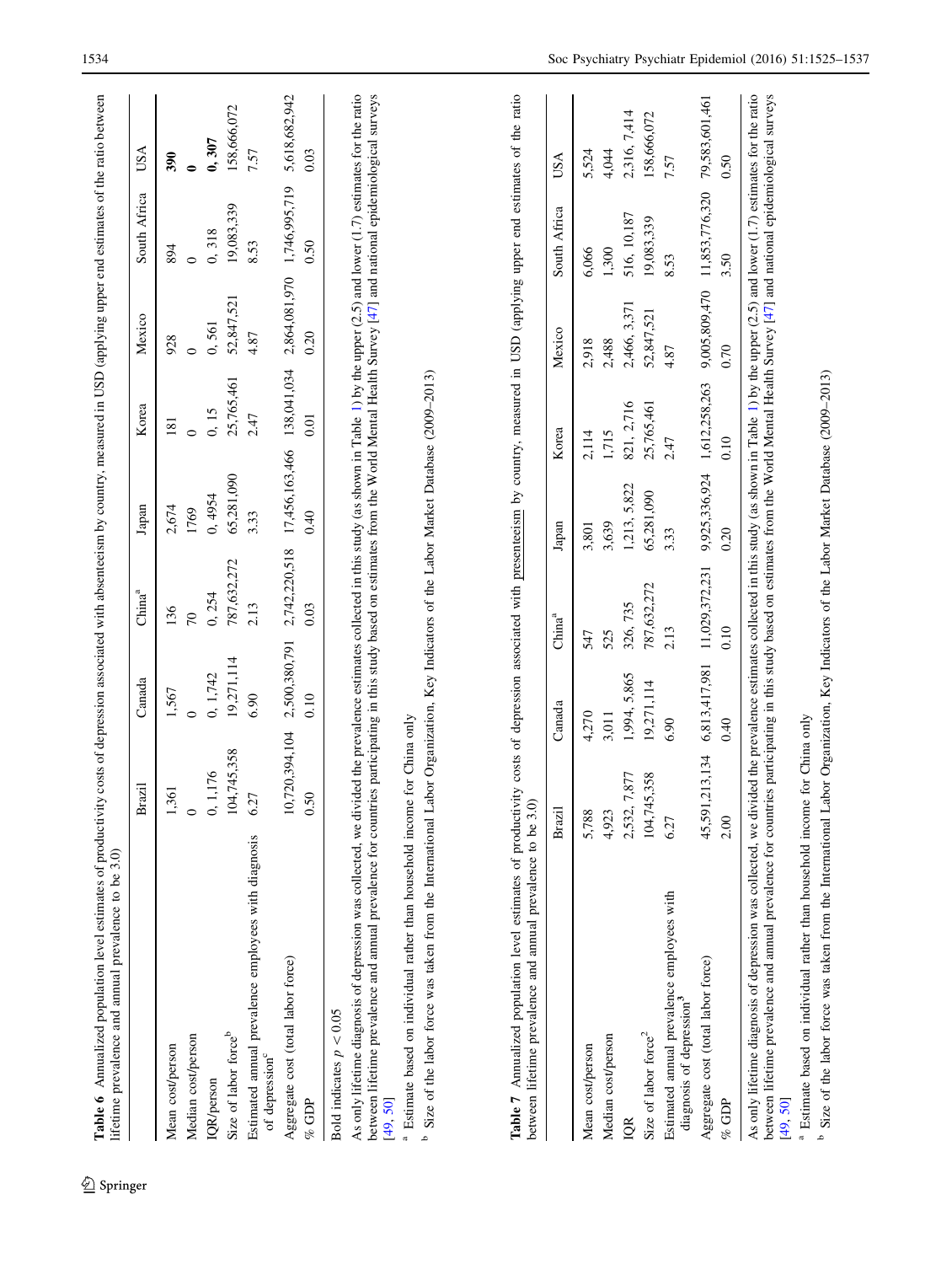<span id="page-10-0"></span>

|                                                                                    | Brazil         | Canada         | China <sup>a</sup> | Japan                           | Korea         | Mexico         | Africa<br>South. | USA             |
|------------------------------------------------------------------------------------|----------------|----------------|--------------------|---------------------------------|---------------|----------------|------------------|-----------------|
| Mean cost/person                                                                   | ,361           | 1,567          | 136                | 2,674                           | 181           | 928            | 894              | 390             |
| Median cost/person                                                                 |                | $\circ$        | $\infty$           | 1769                            | $\circ$       | $\circ$        | $\circ$          |                 |
| IQR/person                                                                         | 0, 1, 176      | 0, 1,742       | 0, 254             | 0, 4954                         | 0, 15         | 0,561          | 0,318            | 0, 307          |
| Size of labor force <sup>b</sup>                                                   | 104,745,358    | 19,271,114     | 787,632,272        | 65,281,090                      | 25,765,461    | 52,847,521     | 19,083,339       | 158,666,072     |
| Estimated annual prevalence employees with diagnosis<br>of depression <sup>c</sup> | 11.06          | 12.18          | 3.76               | 5.88                            | 4.35          | 8.59           | 15.06            | 13.35           |
| Aggregate cost (total labor force)                                                 |                | 5,765,285,447  | 3,677,030,575      | 10,268,331,451<br>4,032,677,233 | 203,001,520   | 4,211,885,250  | 2,569,111,351    | 8,262,769,032   |
| GDP<br>oz                                                                          | 0.70           | 0.20           | 0.04               | 0.21                            | 0.02          | 0.33           | 0.73             | 0.05            |
|                                                                                    | Brazil         | Canada         | China <sup>a</sup> | Japan                           | Korea         | Mexico         | South Africa     | USA             |
| Mean cost/person                                                                   | 5,788          | 4,270          | 547                | 3,801                           | 2,114         | 2,918          | 6,066            | 5,524           |
| Median cost/person                                                                 | 4,923          | 3,011          | 525                | 3,639                           | 1,715         | 2,488          | 1,300            | 4,044           |
| DR                                                                                 | 2,532, 7,877   | 1,994, 5,865   | 326, 735           | 1,213, 5,822                    | 821, 2,716    | 2,466, 3,371   | 516, 10, 187     | 2,316, 7,414    |
| Size of labor force <sup>b</sup>                                                   | 104,745,358    | 19,271,114     | 787,632,272        | 65,281,090                      | 25,765,461    | 52,847,521     | 19,083,339       | 158,666,072     |
| Estimated annual prevalence employees with<br>diagnosis of depression <sup>c</sup> | 11.06          | 12.18          | 3.76               | 5.88                            | 4.35          | 8.59           | 15.06            | 13.35           |
| Aggregate cost (total labor force)                                                 | 67,045,901,668 | 10,019,732,326 | 16,219,665,046     | 14,596,083,711                  | 2,370,968,034 | 13,243,837,457 | 17,432,024,000   | 117,034,708,031 |
| % GDP                                                                              | 2.99           | 0.55           | 0.18               | 0.30                            | 0.18          | 1.05           | 4.97             | 0.70            |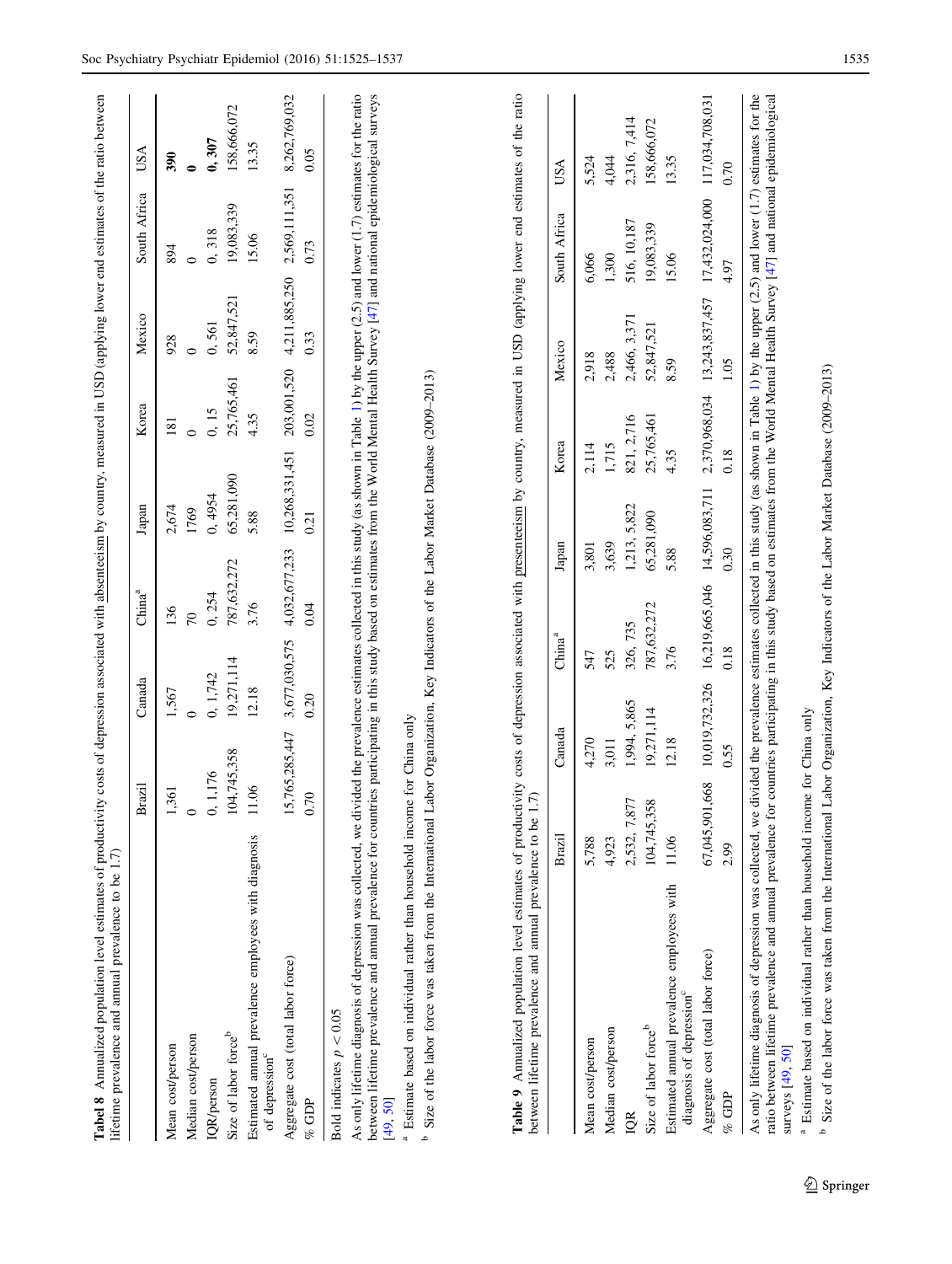## <span id="page-11-0"></span>References

- 1. Murray CJL, Vos T, Lozano R, Naghavi M, Flaxman AD, Michaud C et al (2012) Disability-adjusted life years (DALYs) for 291 diseases and injuries in 21 regions, 1990–2010: a systematic analysis for the Global Burden of Disease Study 2010. Lancet 380:2197–2223. doi[:10.1016/S0140-6736\(12\)61689-4](http://dx.doi.org/10.1016/S0140-6736(12)61689-4)
- 2. World Health Organisation Depression factsheet [Internet]. 2013. Available: <http://www.who.int/mediacentre/factsheets/f/en/>
- 3. Burton WNM, Pransky GMMo, Conti DJP, Chen C-YP, Edington DWP (2004) The Association of Medical Conditions and Presenteeism. J Occup Environ Med 46
- 4. Henderson M, Harvey SB, Overland S, Mykletun A, Hotopf M (2011) Work and common psychiatric disorders. J R Soc Med. SAGE Publications 104:198–207. doi:[10.1258/jrsm.2011.100231](http://dx.doi.org/10.1258/jrsm.2011.100231)
- 5. Henderson M, Madan I (2014) Mental health and work. In: Davies SMN (ed) Annual Report of the Chief Medical Officer 2013, Public Mental Health Priorities: Investing in the Evidence. Department of Health, London, pp 157–169
- 6. Collins JJ, Baase CM, Sharda CE, Ozminkowski RJ, Nicholson S, Billotti GM et al (2005) The Assessment of Chronic Health Conditions on Work Performance, Absence, and Total Economic Impact for Employers. J Occup Environ Med 47. Available: [http://journals.lww.com/joem/Fulltext/2005/06000/The\\_Assess](http://journals.lww.com/joem/Fulltext/2005/06000/The_Assessment_of_Chronic_Health_Conditions_on.5.aspx) [ment\\_of\\_Chronic\\_Health\\_Conditions\\_on.5.aspx](http://journals.lww.com/joem/Fulltext/2005/06000/The_Assessment_of_Chronic_Health_Conditions_on.5.aspx)
- 7. Johns G (2010) Presenteeism in the workplace: A review and research agenda. J Organ Behav. John Wiley & Sons, Ltd. 31:519–542. doi[:10.1002/job.630](http://dx.doi.org/10.1002/job.630)
- 8. Stewart W, Ricci J, Chee E, Hahn S, Morganstein D (2003) Cost of lost productive work time among US workers with depression. JAMA 289:3135–3144. Available: [http://dx.doi.org/10.1001/](http://dx.doi.org/10.1001/jama.289.23.3135) [jama.289.23.3135](http://dx.doi.org/10.1001/jama.289.23.3135)
- 9. Tsuchiya M, Kawakami N, Ono Y, Nakane Y, Nakamura Y, Fukao A et al (2012) Impact of mental disorders on work performance in a community sample of workers in Japan: the World Mental Health Japan Survey 2002–2005. Psychiatry Res 198:140–145. doi:[10.1016/j.psychres.2011.10.014](http://dx.doi.org/10.1016/j.psychres.2011.10.014)
- 10. International Labour Organization (2014) Where is the unemployment rate the highest. In: Global employment trends 10/12/ 2014
- 11. World Bank. GDP per capita [Internet]. 2014
- 12. Kessler RC, Barber C, Beck A, Berglund P, Cleary PD, McKenas D et al (2003) The World Health Organization Health and Work Performance Questionnaire (HPQ). J Occup Environ Med, p 45. Available: [http://journals.lww.com/joem/Fulltext/2003/02000/](http://journals.lww.com/joem/Fulltext/2003/02000/The_World_Health_Organization_Health_and_Work.7.aspx) The World Health Organization Health and Work.7.aspx
- 13. Kessler RC, Ames M, Hymel PA, Loeppke R, McKenas DK, Richling DE et al (2004) Using the World Health Organization Health and Work Performance Questionnaire (HPQ) to Evaluate the Indirect Workplace Costs of Illness. J Occup Environ Med, p 46. Available: [http://journals.lww.com/joem/Fulltext/2004/](http://journals.lww.com/joem/Fulltext/2004/06001/Using_the_World_Health_Organization_Health_and.4.aspx) 06001/Using the World Health Organization Health and.4. [aspx](http://journals.lww.com/joem/Fulltext/2004/06001/Using_the_World_Health_Organization_Health_and.4.aspx)
- 14. Kessler RC, Ames M, Hymel P a., Loeppke R, McKenas DK, Richling DE et al (2004) Using the World Health Organization Health and Work Performance Questionnaire (HPQ) to Evaluate the Indirect Workplace Costs of Illness. J Occup Environ Med 46:S23–S37. doi[:10.1097/01.jom.0000126683.75201.c5](http://dx.doi.org/10.1097/01.jom.0000126683.75201.c5)
- 15. World Bank. PPP conversion factor [Internet] [cited 12 Dec 2015]. Available: [http://data.worldbank.org/indicator/PA.NUS.](http://data.worldbank.org/indicator/PA.NUS.PPP) [PPP](http://data.worldbank.org/indicator/PA.NUS.PPP)
- 16. Manning WG, Mullahy J (2001) Estimating log models: to transform or not to transform? J Health Econ. 20:461–494. doi:[10.1016/S0167-6296\(01\)00086-8](http://dx.doi.org/10.1016/S0167-6296(01)00086-8)
- 17. Zeger SL, Liang KY (1986) Longitudinal data analysis for discrete and continuous outcomes. Biometrics 42:121–30. Available <http://www.ncbi.nlm.nih.gov/pubmed/3719049>
- 18. Pan W (2001) Akaike's information criterion in generalized estimating equations. Biometrics 57:120–125. doi:[10.1111/j.](http://dx.doi.org/10.1111/j.0006-341X.2001.00120.x) [0006-341X.2001.00120.x](http://dx.doi.org/10.1111/j.0006-341X.2001.00120.x)
- 19. Eaton J, DeSilva M, Regan M, Lamichhane J, Thornicroft G (2014) There is no wealth without mental health. Lancet Psychiatry. Elsevier1:252–253. doi:[10.1016/S2215-0366\(14\)70277-9](http://dx.doi.org/10.1016/S2215-0366(14)70277-9)
- 20. Ribeiro WS, de Mari JJ, Quintana MI, Dewey ME, Evans-Lacko S, Vilete LMP et al (2013) The impact of epidemic violence on the prevalence of psychiatric disorders in Sao Paulo and Rio de Janeiro, Brazil. PLoS One. Public Library of Science 8:e63545. doi:[10.1371/journal.pone.0063545](http://dx.doi.org/10.1371/journal.pone.0063545)
- 21. Bass JK, Bornemann TH, Burkey M, Chehil S, Chen L, Copeland JRM et al (2012) A United Nations General Assembly Special Session for mental, neurological, and substance use disorders: the time has come. PLoS Med. Public Library ofScience 9:e1001159. doi:[10.1371/journal.pmed.1001159](http://dx.doi.org/10.1371/journal.pmed.1001159)
- 22. Bloom DE, Cafiero ET, Jané-Llopis E, Abrahams-Gessel S, Bloom LR, Fathima SF, Andrea B, Gaziano T, Mowafi M, Pandya A, Prettner K, Rosenberg L, Seligman B, Stein AZ, Weinstein C (2001) The Global Economic Burden of Noncommunicable Diseases. [Internet]. Geneva. Available: [http://www3.weforum.org/docs/WEF\\_Harvard\\_HE\\_GlobalEco](http://www3.weforum.org/docs/WEF_Harvard_HE_GlobalEconomicBurdenNonCommunicableDiseases_2011.pdf) [nomicBurdenNonCommunicableDiseases\\_2011.pdf](http://www3.weforum.org/docs/WEF_Harvard_HE_GlobalEconomicBurdenNonCommunicableDiseases_2011.pdf)
- 23. Greenberg PE, Kessler RC, Birnbaum HG, Leong SA, Lowe SW, Corey-Lisle C (2003) LPTEB of D in the USHDICB 1990 and 2000? JCP 1899; 64: 1465–75. The economic burden of depression in the United States: How did it change between 1990 and 2000? J Clin Psychiatry 64:1465–1475. Available: [http://www.psychia](http://www.psychiatrist.com/jcp/article/Pages/2003/v64n12/v64n1211.aspx) [trist.com/jcp/article/Pages/2003/v64n12/v64n1211.aspx](http://www.psychiatrist.com/jcp/article/Pages/2003/v64n12/v64n1211.aspx)
- 24. Kessler RC, Akiskal HS, Ames M, Birnbaum H, Greenberg P, Hirschfeld RMA et al (2006) Prevalence and effects of mood disorders on work performance in a nationally representative sample of U.S. workers. Am J Psychiatry 163:1561–1568. doi:[10.](http://dx.doi.org/10.1176/appi.ajp.163.9.1561) [1176/appi.ajp.163.9.1561](http://dx.doi.org/10.1176/appi.ajp.163.9.1561)
- 25. Demyttenaere K, Bruffaerts R, Posada-Villa J, Gasquet I, Kovess V, Lepine JP et al (2004) Prevalence, severity, and unmet need for treatment of mental disorders in the World Health Organization World Mental Health Surveys. JAMA Am Med Assoc 291:2581–2590. doi[:10.1001/jama.291.21.2581](http://dx.doi.org/10.1001/jama.291.21.2581)
- 26. Ferrari AJ, Charlson FJ, Norman RE, Flaxman AD, Patten SB, Vos T et al (2013) The epidemiological modelling of major depressive disorder: application for the Global Burden of Disease Study 2010. Potash JB, editor. PLoS One Publ Libr Sci 8:e69637. doi:[10.1371/journal.pone.0069637](http://dx.doi.org/10.1371/journal.pone.0069637)
- 27. Kessler RC, Üstün TB (2004) The World Mental Health (WMH) Survey Initiative version of the World Health Organization (WHO) Composite International Diagnostic Interview (CIDI). Int J Methods Psychiatr Res 13:93–121. doi:[10.1002/mpr.168](http://dx.doi.org/10.1002/mpr.168)
- 28. Brown J, Evans-Lacko S, Aschan L, Henderson MJ, Hatch SL, Hotopf M (2014) Seeking informal and formal help for mental health problems in the community: a secondary analysis from a psychiatric morbidity survey in South London. BMC Psychiatry. 14:275. doi[:10.1186/s12888-014-0275-y](http://dx.doi.org/10.1186/s12888-014-0275-y)
- 29. Bebbington PE, Meltzer H, Brugha TS, FARRELL M, Jenkins R, Ceresa C et al (2000) Unequal access and unmet need: neurotic disorders and the use of primary care services. Psychol Med. Cambridge University Press 30:1359–1367. Available: [http://](http://journals.cambridge.org/abstract_S0033291799002950) [journals.cambridge.org/abstract\\_S0033291799002950](http://journals.cambridge.org/abstract_S0033291799002950)
- 30. Evans-Lacko S, Brohan E, Mojtabai R, Thornicroft G (2012) Association between public views of mental illness and selfstigma among individuals with mental illness in 14 European countries. PsycholMed. Health Service and Population Research